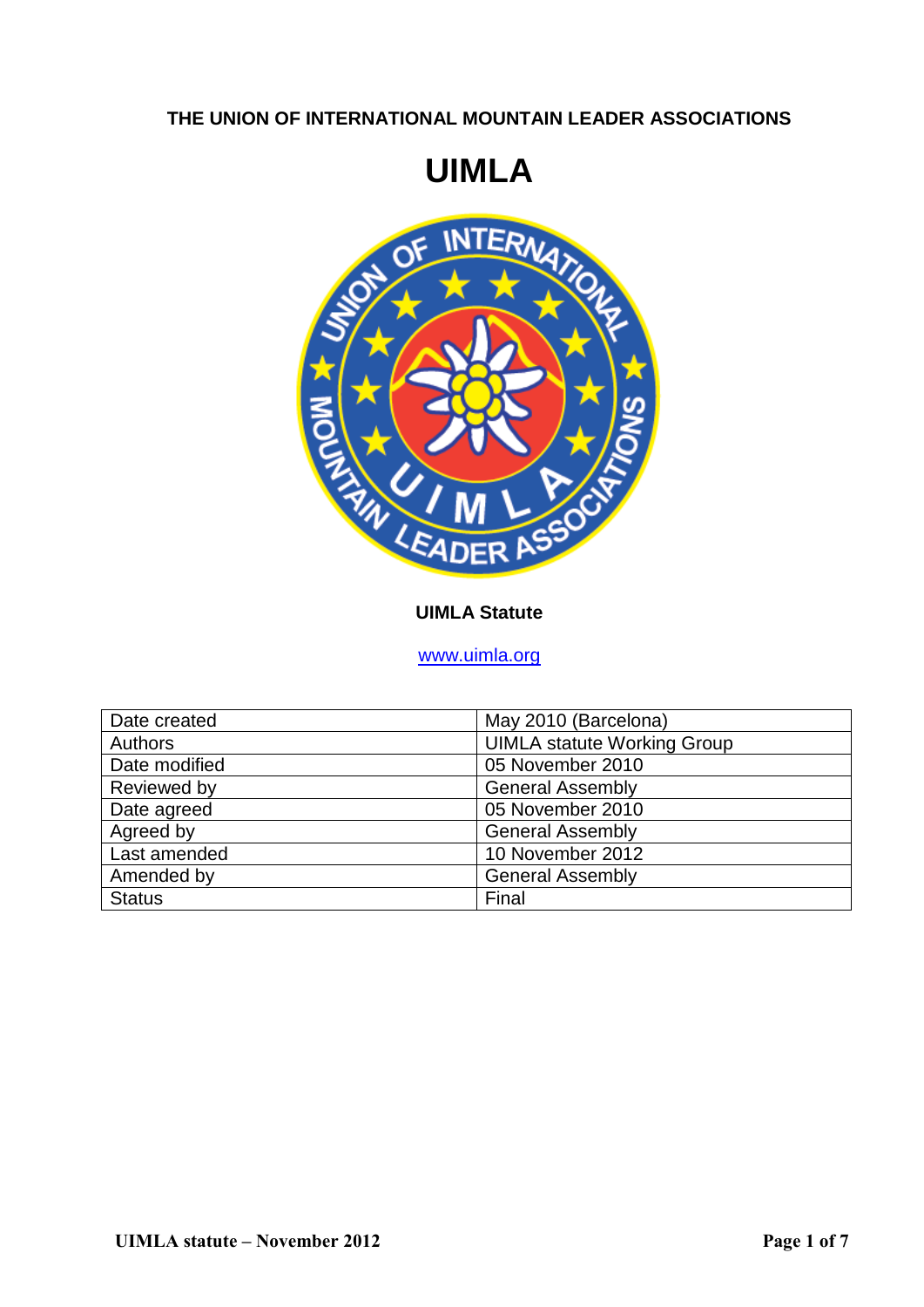# **UNION OF INTERNATIONAL MOUNTAIN LEADER ASSOCIATIONS' STATUTE**

### **(UIMLA)**

### **SECTION I: NAME – REGISTERED OFFICE- OBJECTIVES**

- **Art 1** The association is called the "Union of International Mountain Leader Associations" – U.I.M.L.A. The association is within the framework of the French regulations, notably Article 5 of the law of the  $1<sup>st</sup>$  July 1901 and the first article of the implementing decree of 16<sup>th</sup> August 1901.
- **Art 2** The registered office of the Union is located in Chambéry, 240, Rue de la Republique, 73018 Cedex. This will be able to be transferred following the decision of a general meeting.
- **Art 3** The Union is registered, in France, next to the Prefecture of Chambéry (Savoy).
- **Art 4** The Union's objectives are as follows:
	- The social and lawful acknowledgement of the occupation of *Accompagnateur en Montagne* or International Mountain Leader (IML) in the territory of the European Union, the European economic area and in all the countries where it is required.
	- To help the establishment and recognition of professional associations for *Accompagnateur en Montagne*.
	- Harmonisation of the minimum professional qualification levels for the training of *Accompagnateur en Montagne.*
	- To represent associations in European and International forums; to bring to the attention of the various authorities and organisations the problems facing these mountain professionals.
	- To support the relations, exchanges and bonds between associations and their professional members.
	- To contribute to the establishment and the respect of treaties and conventions signed within the territory of the European Union and at an international level, in particular, concerning the fundamental freedoms of citizens.
	- To actively contribute to the sustainable management of the mountain environment, a tool of the trade for the *Accompagnateur en Montagne*, and the sustainable economic development of these sensitive areas.
	- To actively contribute to informing the general public and consumer.
	- To organise and support all events or meetings, be they tourist, scientific, sporting, cultural, artistic with a connection to the profession of *Accompagnateur en Montagne*
	- All other activities that work towards these objectives.
- **Art 5** The duration of the Union is unlimited.
- **Art 6** The Union prohibits any political or religious discussion.
- **Art 7** The income of the Union is composed of: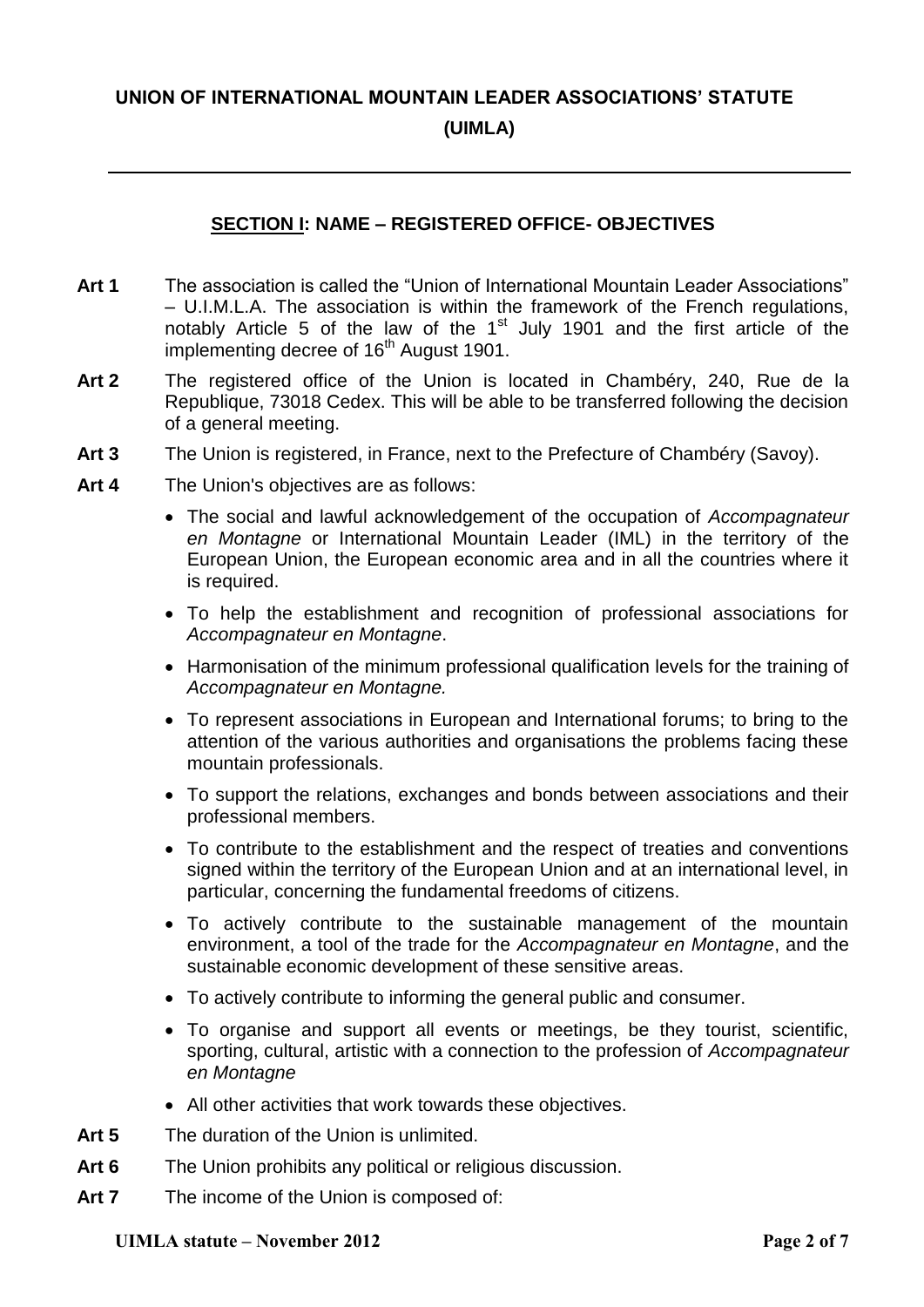- Subscriptions of its members.
- Legacies or gifts.
- Subsidies (from authorities or organisations).
- Income from its activities or holdings.
- Various products resulting from its activity
- **Art 8** The reference document of the Union is the current version of the UIMLA standard. This is the technical manual, taking into account the specific legal requirements of each member state.
- **Art 9** The official languages of UIMLA are English and French**.**

# **SECTION II: MEMBERSHIP OF THE UNION**

- Art 10 A country is represented within UIMLA by its national association.
- **Art 11** The Union of International Mountain Leader Associations is made up of multiple types of members:
	- Referent members
	- Full members
	- Aspirant members
	- Candidate members
- **Art 12** To become a "full member" of the Union, the organisation must represent the profession of *Accompagnateur en Montagne* at national level, or at federal level in a country with federal constitution. This is conditional on the organisation having the necessary legal status in the country of origin and where its members are officially recognised in their respective countries by an examination that allows them to obtain a diploma from the state or from the official organisation to which the State delegates responsibility.

The founding countries qualify as a referent member.

Full members may request to become referent members after having shown their management capacity. The decision will be taken by the other referent members of the college.

**Art 13** To become an "aspirant member" of the Union, an organisation must be taking steps to gain official recognition by the state or the proper authorities in their Member Sate or be taking steps to restructure its diploma to fulfil the requirements of the current version of the UIMLA standard.

> The aspirant members can take part in the assemblies and meetings of the Union in an advisory capacity. They can use the logo and the title only on the correspondences of the national association.

> The aspirant member, after having been assessed as according to the defined procedure, is able to become a "full member" by a vote at the General Assembly, with a 2/3 majority of those present.

**Art 14** To become a "candidate member" of the Union, the organisation must be taking the first steps for official recognition by UIMLA of its training and of its statute. This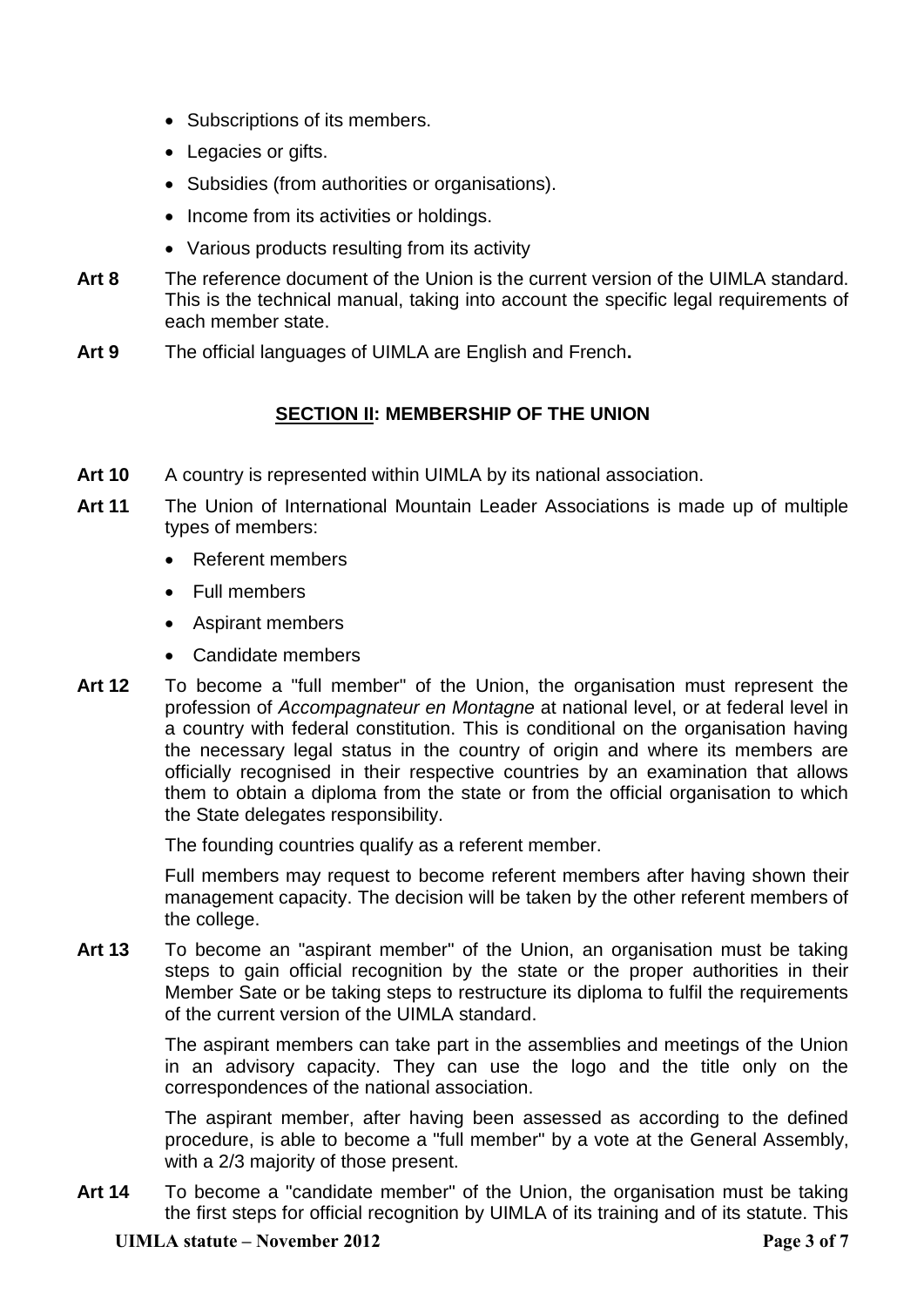status is transitional and must be at least 12 months before a "candidate member" can become an "aspirant member".

During this transitional period the candidate members can use the communication support of the Union.

The procedure for recognising this statute is based on the presentation of a file as defined in the Internal Regulations.

The candidate member is able to become an "aspirant member" by a vote at the General Assembly, with a 2/3 majority of those present.

- **Art 15** The details regarding the expertise procedures of candidate and aspirant members can be found in the Internal Regulations.
- **Art 16** The organisation of the training of the mountain leaders must conform to the requirements of the current version of the UIMLA standard.

#### **SECTION III: ADMINISTRATION AND OPERATION**

#### **A: General Assembly**

- **Art 17** The Union is managed by the *General Assembly* made up of delegates. The delegates are named by the national associations; with 2 "full member" representatives and 2 substitutes per country. The length of their mandate is 3 years.
- **Art 18** Their appointment is entrusted to the member country, which will watch over the continued management of files that are currently active. They must have a position of responsibility within their national association and to have been appointed by them.

They can be dismissed and replaced, at any time during their mandate, by the association that appointed them.

In the event of the resignation or death of a delegate, the member association is free to name another person in replacement, for the term of the remaining office.

**Art 19** The *General Assembly* meets at least once per annum.

In order for a meeting to be valid a quorum must be present at the General Assembly, which is 2/3 majority of the full members.

- **Art 20** On the proposal of the President of The Executive*,* or of one member association, the *General Assembly* can co-opt experts to take part in work of the management of the Union.
- **Art 21** The system of representation during voting is stated in article 12 of the Internal Regulations. The decisions are carried by a simple majority of the voting members present. In the event of draw, the President has the deciding vote.
- **Art 22** The decisions of the *General Assembly* are recorded in the minutes and ratified by the signature of the President and the General Secretary, or their delegate.
- **Art 23** The *General Assembly* manages the business of the Union and is able to create working groups. The *General Assembly* sets the price of subscription. It manages the capital of the Union in the terms defined by the law, decides the use of the current disposable funds, draws up the budget, manages the expenditure and savings, accepts gifts, legacies and subsidies, decides on the purchases and the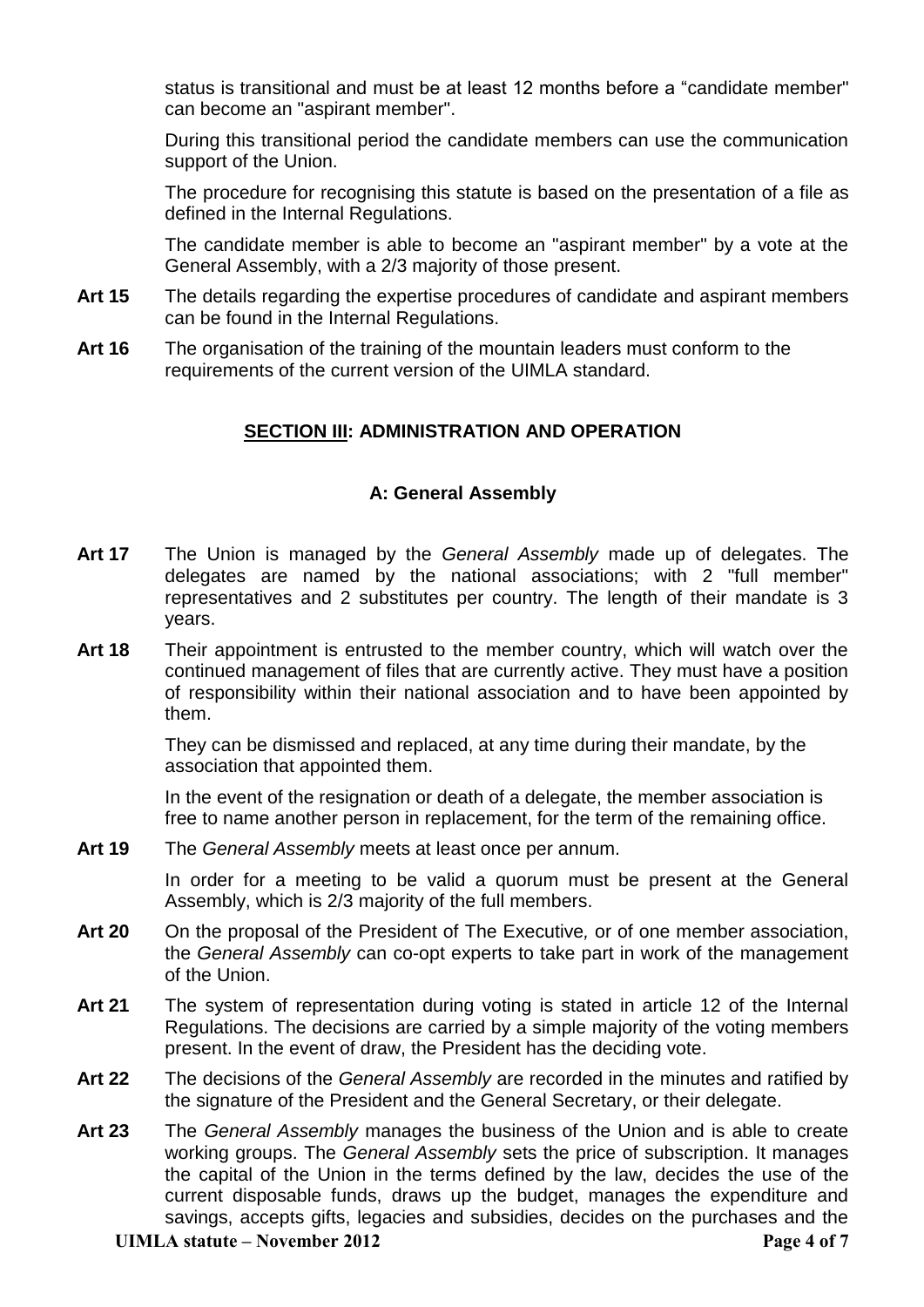sales, discusses, compromises, appoints and dismisses the agents and employees of the Union.

- **Art 24** The *General Assembly* is convened at least 60 days in advance by The Executive*.* The agenda is prepared by The Executive and sent to the members 15 days before the *General Assembly* meeting.
- **Art 25** The General Assembly will receive a report of activities and a financial statement of the past year. It approves the accounts of the activities and the actions of The Executive, approves the budget for the following year and undertakes the statutory elections. It rules on the issues raised by the agenda.

It ensures that there are official minutes of the deliberations signed by the President and the General Secretary. The minutes of the *General Assembly* are made available to all members.

- **Art 26** The decisions of the General Assembly are carried by a simple majority, however a modification to the constitution can only be carried by a majority of 2/3 of the members present.
- **Art 27** The General Assembly can rule on the admission or the exclusion of a member with a majority of 2/3 of the members present.
- **Art 28** The *General Assembly* votes by a show of hands, unless a quarter of the members present ask for the vote to be by a secret ballot.
- **Art 28bis** When delegates of UIMLA must vote on a specific and urgent subject for the proper functioning of the association other than through the General Assembly voting system, then remote voting (by new technologies) may be used. The process is under the control of the Executive Board and is the responsibility of the Secretary.

The existing weighted voting system will apply and the decision is equal and valid to that of a regular General Assembly vote.

- **Art 29** The organisation of the *General Assembly* conforms to the norms stated in annex 1 of the Internal Regulations.
- **Art 30** At the request of The Executive or a third of the national associations, an Extraordinary General Assembly can be convened. It must take place at the headquarters of UIMLA.

At least 30 days notice must be given of calling an Extraordinary General Assembly.

#### **B: The Executive**

**Art 31** The Executive of the Union is made up of a President, General Secretary and a Treasurer. The members of the Executive are elected by the Assembly. The Executive is mandated for 3 years. Each member has voting rights. The outgoing President assists the new executive, in the role of an expert with a consultative voice, until the following General Assembly.

> The members of the Executive are elected from amongst the delegates of referent countries. They are mandated by their national association during their mandate and must have management experience in their association. For the length of their mandate they may no longer have the position of country delegate.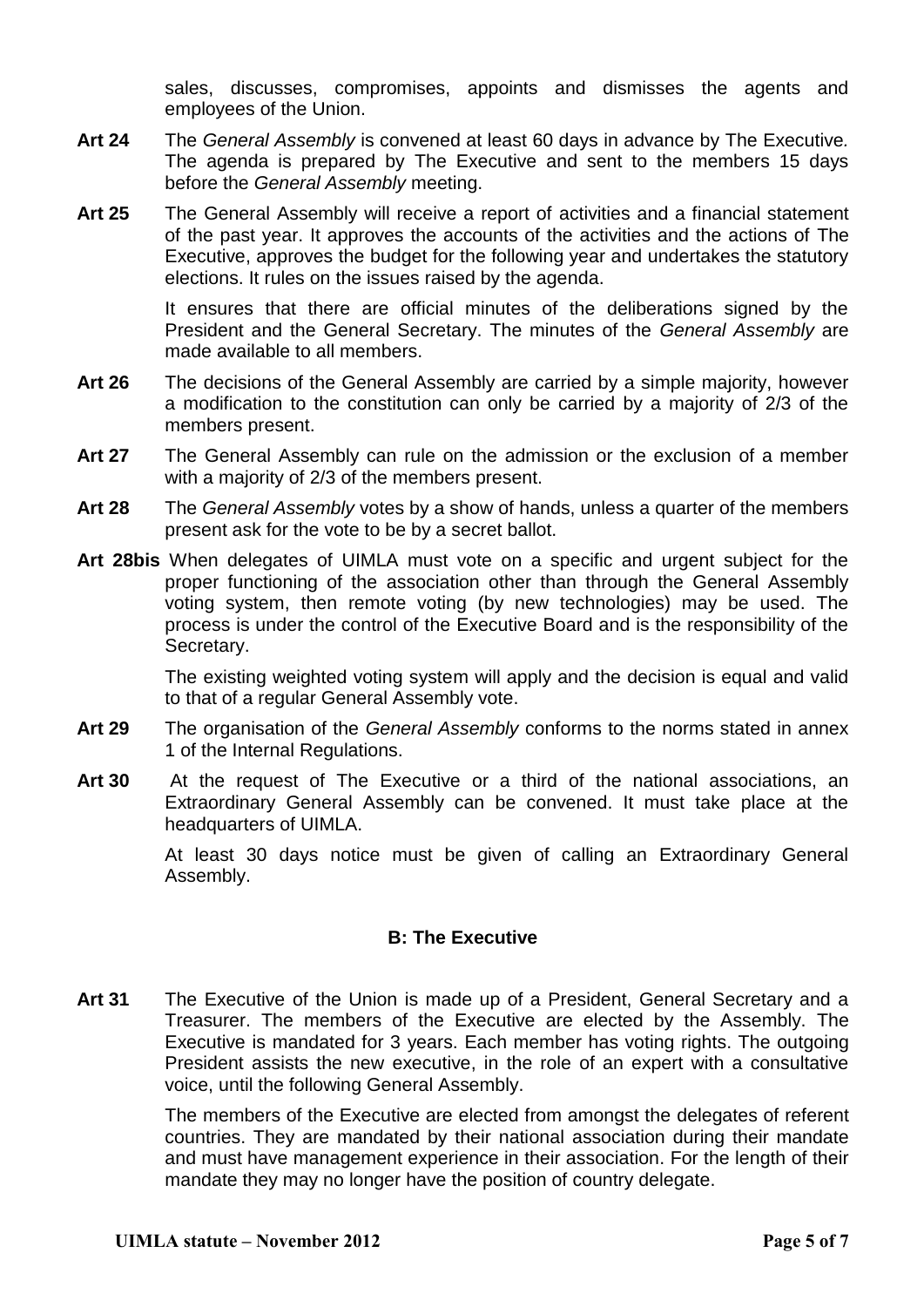A member of the Executive of UIMLA can be re-elected with the agreement of their national association.

- **Art 32** Members of the Executive are not able to be employed by either UIMLA or a national association.
- **Art 33** The travelling expenses of the members of the Executive and experts are undertaken by the Union as defined in. the Internal Regulations.

The travelling expenses of the delegates of member states are undertaken by the national associations.

- **Art 34** The President oversees the running of the Union, directs it and represents it in all activities in accordance with the objectives. The President convenes the *General Assembly*, fixes the agenda and chairs the debates.
- **Art 35** The General Secretary manages the Union. The General Secretary ensures coordination between the member states and the delegates. He is an agent of the registers, statutes and documents concerning the administration of the Union. The General Secretary undertakes the correspondence and can sign it on behalf of the President. He writes the official minutes of the meetings.
- **Art 36** The Treasurer is the trustee for the funds of the Union, oversees the subscriptions, gives receipts against these payments, balances the expenditure on behalf of the President, draws up the accounts of the fiscal year that will be submitted to the ordinary *General Assembly*.

# **SECTION IV: REGISTERED BRANDS**

- **Art 37** The Union owns a certain number of marks, logos, drawings, patents and models duly registered with the National Institute of the Patent Rights (INPI) in France.
- **Art 38** Only the Union, its member associations and their members can use the marks, logos, drawings, patents and models registered with the National Institute of the Patent Rights, such as they were registered, without modifications or additional inscriptions.
- **Art 39** The use by groups or companies of *Accompagnateur en Montagne* of the registered marks, logos, drawings, patents and models is subject to the authorisation of the Union. Permission must be sought from the Executive.
- **Art 40** Defined standards, within the framework of the brand registered with the National Institute of the Patent Rights, must be respected.
- **Art 41** Non-respect of these articles and the legislation on the patent rights can be the subject of legal proceedings, and/or of disciplinary action, requested by member associations.

# **SECTION V : SANCTIONS - EXCLUSION - DISSOLUTION**

- **Art 42** The Union has no role to interfere in the member associations' management of their internal business in the own country. The Union prohibits any interference in the rules and procedures of national association members, in so far as they are not contrary with the goals and the spirit of UIMLA.
- **Art 43** The following would be cause for exclusion from the Union: